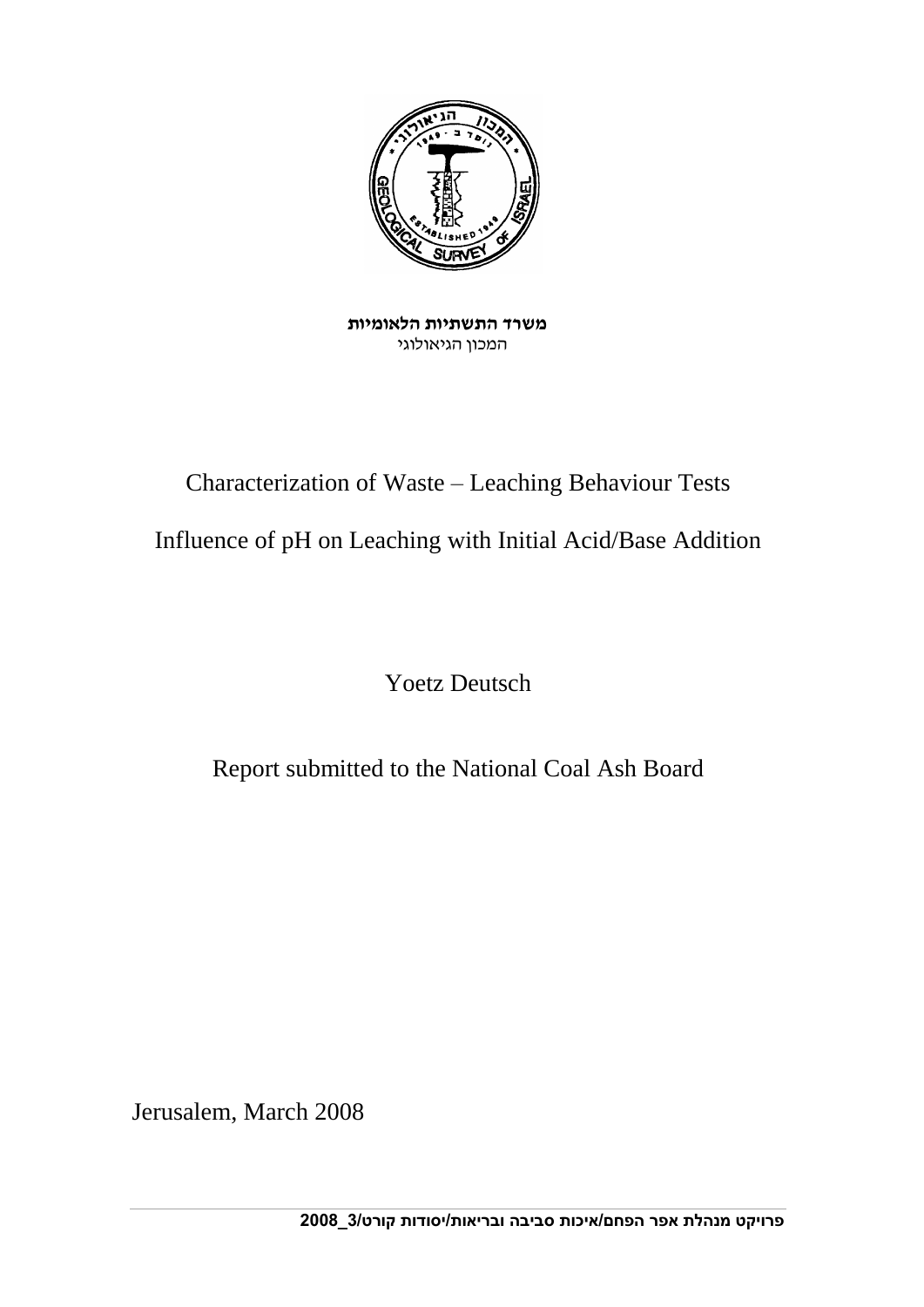תוצאות בדיקת שני מדגמי אפר פחם על פי השיטה האירופית, 292 TC/CEN, נתונים להלן. התקן האירופי מתחשב בהשפעת דרגת החומציות, pH, על מיצוי מרכיבים אנאורגניים מחומרי פסולת. תנאי שווי משקל כפי שהם מוגדרים בתקן מושגים על ידי הוספת כמות שנקבעה מראש של חומצה או בסיס לקבלת דרגת pH הסופית הרצויה.

המדגמים שנמסרו לנו על ידכם לביצוע הבדיקה הם:

Rutenberg 28.2.2006 Drummond Orot Rabin 2.3.2006 Billiton

תנאי הבדיקה והתוצאות נתונים בדפים הבאים בשיטת הצגה המוצעת על ידי מחברי נוסח התקן האמור 13.030.10 :ICS נספח A וסרטוט .2A המציג את השפעת דרגת החומציות pH על התנהגות המיצוי של שפכים בתחום 12 – 4 pH המושג על ידי הוספה מראש של חומצה או בסיס לקבלת ערך pH סופי רצוי.

החומצה בה נעשה שימוש בעבודה זו היא:

Conc. HNO<sub>3</sub> J.T. Baker cat. No. 9606-03 diluted to concentration of  $3.931$  mol/l.

הבסיס בו נעשה שימוש בעבודה זו הוא:

Titrisol NaOH Natronlauge Merck Art. 9956 diluted to concentration of 1.000 mol/l.

המדגמים עורבבו במשך ,5.0 ,2 ,4 ,44 ו 44 שעות במכשיר טלטול basic HS IKA. האנליזה ליסודות הקורט בוצעה בתנאים ובמכשור דומים לאלו בהם מבוצעת הבדיקה של תוצרי המיצוי לפי שיטת TCLP.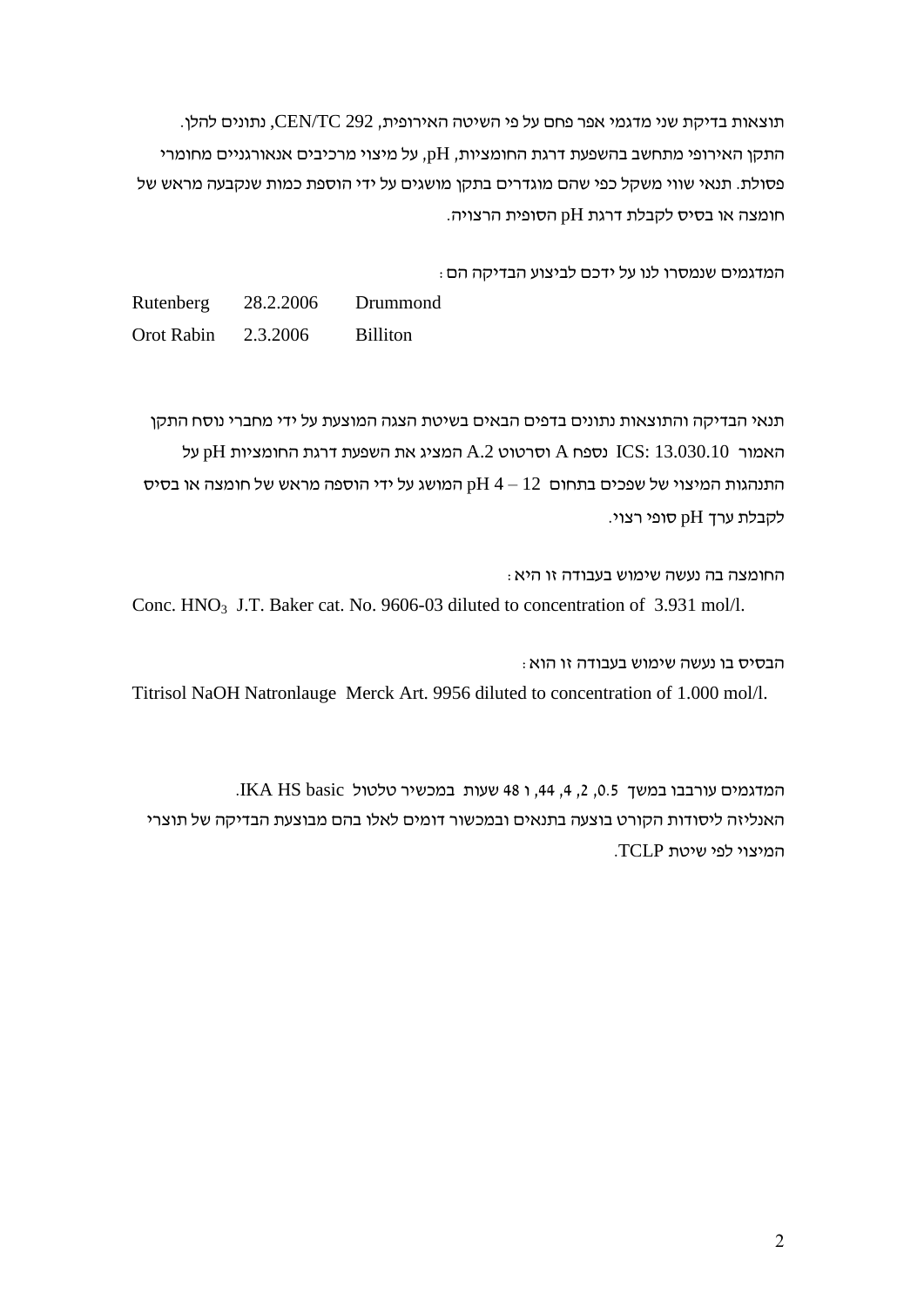| Rutenberg                                                 | Bottle No. Rut - 19 |          | $Rut - 1$ | $Rut - 2$     | $Rut - 3$     | $Rut - 4$ |
|-----------------------------------------------------------|---------------------|----------|-----------|---------------|---------------|-----------|
| Dry mass $(g)$                                            |                     | 15       | 15        | 15            | 15            | 15        |
| Acid volume (ml)                                          |                     |          | 0.00      | 0.40          | 0.70          | 1.10      |
| Acid conc, (mol/l)                                        |                     |          | 3.931     | 3.931         | 3.931         | 3.931     |
| Base volume (ml)                                          |                     | 1.80     |           |               |               |           |
| Base conc, (mol/l)                                        |                     | 1.000    |           |               |               |           |
| $H_3O^+$ or OH (mol/kg)                                   |                     | 0.0120   | 0.0000    | 0.0105        | 0.0183        | 0.0288    |
| Leachant vol. (ml)                                        |                     | 150      | 150       | 150           | 150           | 150       |
| Resulting $L/S$ ( $l/kg$ )                                |                     | 10       | 10        | 10            | 10            | 10        |
| pH at $t_0 + 4h$                                          |                     | 11.94    | 11.30     | 10.52         | 6.74          | 6.58      |
| pH at $t_0 + 44h$                                         |                     | 11.90    | 11.30     | 10.90         | 10.54         | 9.54      |
| pH at $t_0 + 48h$                                         |                     | 11.74    | 11.43     | 11.03         | 10.56         | 9.51      |
| $\Delta pH$ (t <sub>0</sub> + 4h)-(t <sub>0</sub> + 44h)  |                     | 0.04     | 0.00      | $-0.38$       | $-3.80$       | $-2.96$   |
| $\Delta pH$ (t <sub>0</sub> + 44h)-(t <sub>0</sub> + 48h) |                     | 0.16     | $-0.13$   | $-0.13$       | $-0.02$       | 0.03      |
|                                                           |                     |          |           |               |               |           |
| trace elements                                            | (mg/l):             |          |           |               |               |           |
| Ag                                                        |                     | < 0.0002 | 0.0005    | 0.0006        | < 0.0002      | 0.0008    |
| As                                                        |                     | 0.015    | 0.011     | 0.008         | 0.007         | 0.013     |
| B                                                         |                     | < 0.02   | 0.22      | 2.05          | 4.5           | 5.8       |
| Ba                                                        |                     | 0.53     | 1.425     | 0.255         | 0.175         | 0.355     |
| Be                                                        |                     | < 0.0005 | < 0.0005  | $\leq 0.0005$ | < 0.0005      | < 0.0005  |
| Cd                                                        |                     | 0.0066   | 0.0036    | 0.0046        | 0.004         | 0.0034    |
| Co                                                        |                     | < 0.01   | < 0.01    | < 0.01        | < 0.01        | < 0.01    |
| Cr                                                        |                     | 0.145    |           | $0.16$ $0.25$ | 0.275         | 0.37      |
| Cu                                                        |                     | 0.05     | 0.037     | 0.032         | 0.035         | 0.027     |
| Hg                                                        |                     | 0.00008  | 0.00016   | 0.00014       | 0.00007       | 0.0003    |
| Mn                                                        |                     | < 0.002  | 0.003     | 0.003         | 0.003         | 0.002     |
| Mo                                                        |                     | 1.6      | 1.5       | 1.65          | 1.55          | 1.4       |
| Ni                                                        |                     | < 0.01   | 0.017     | 0.03          | $\leq 0.01$   | 0.034     |
| Pb                                                        |                     | 0.0004   | 0.0004    | 0.0003        | 0.0003        | 0.0002    |
| Sb                                                        |                     | 0.0006   | 0.0017    | 0.0019        | 0.016         | 0.02      |
| Se                                                        |                     | 0.115    | 0.1       | 0.6           | 0.77          | 0.48      |
| Th                                                        |                     | < 0.0001 | 0.0002    | 0.0004        | $\leq 0.0001$ | < 0.0001  |
| U                                                         |                     | 0.0002   | 0.0004    | 0.0005        | 0.0003        | 0.0001    |
| V                                                         |                     | 0.115    | 0.105     | 0.1           | 0.16          | 0.365     |
| Zn                                                        |                     | 0.045    | 0.095     | 0.09          | 0.15          | 0.03      |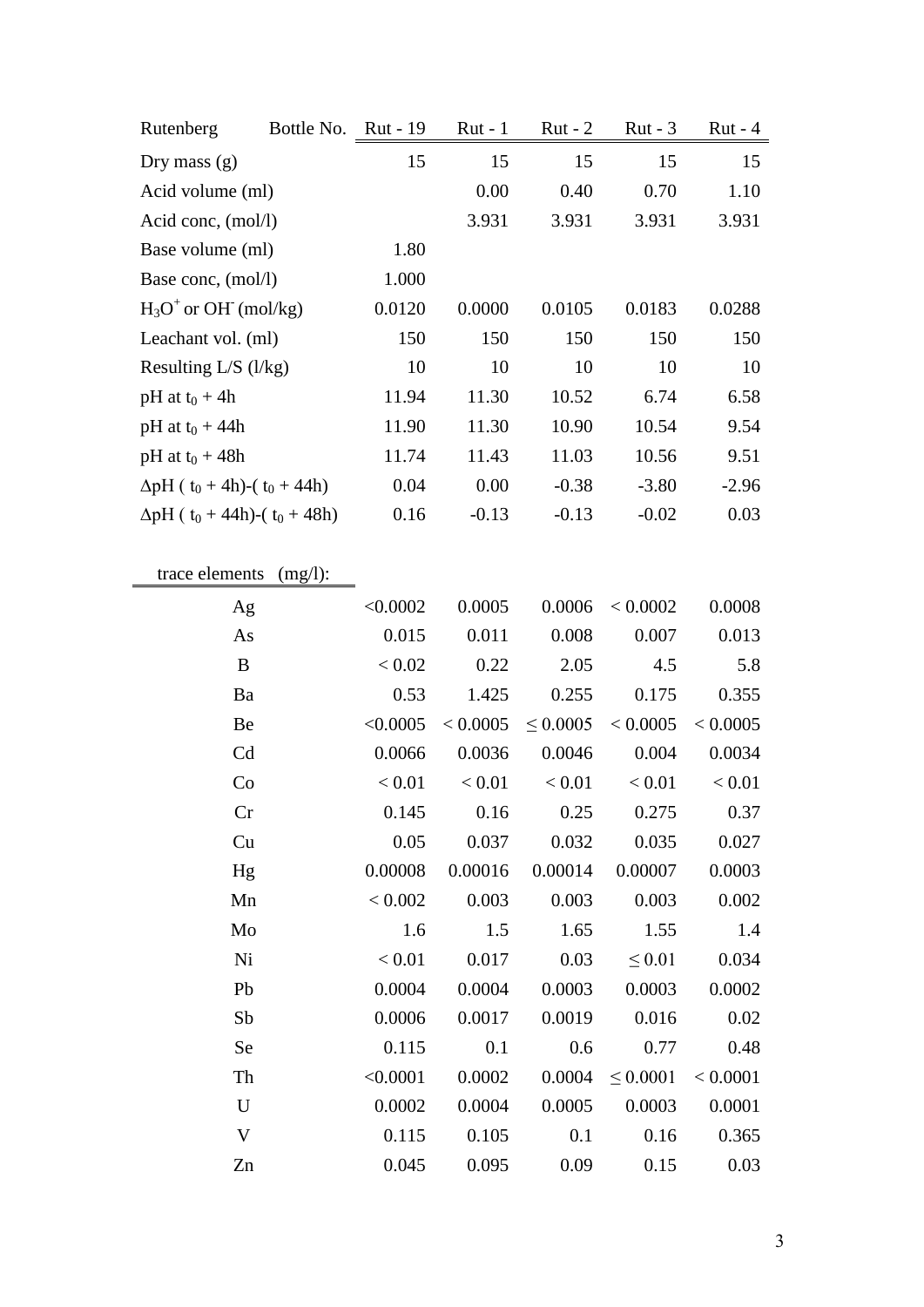| Rutenberg                                                 | Bottle No. | $Rut - 5$ | $Rut - 6$     | $Rut - 8$     | $Rut - 9$ |
|-----------------------------------------------------------|------------|-----------|---------------|---------------|-----------|
| Dry mass $(g)$                                            |            | 15        | 15            | 15            | 15        |
| Acid volume (ml)                                          |            | 1.50      | 1.90          | 2.60          | 3.00      |
| Acid conc, (mol/l)                                        |            | 3.931     | 3.931         | 3.931         | 3.931     |
| Base volume (ml)                                          |            |           |               |               |           |
| Base conc, (mol/l)                                        |            |           |               |               |           |
| $H_3O^+$ or OH (mol/kg)                                   |            | 0.0393    | 0.0498        | 0.0681        | 0.0786    |
| Leachant vol. (ml)                                        |            | 150       | 150           | 150           | 150       |
| Resulting $L/S$ ( $1/kg$ )                                |            | 10        | 10            | 10            | 10        |
| pH at $t_0 + 4h$                                          |            | 6.09      | 5.69          | 5.48          | 5.07      |
| pH at $t_0 + 44h$                                         |            | 8.73      | 7.11          | 6.65          | 6.06      |
| pH at $t_0 + 48h$                                         |            | 8.89      | 7.43          | 6.66          | 6.06      |
| $\Delta pH$ (t <sub>0</sub> + 4h)-(t <sub>0</sub> + 44h)  |            | $-2.64$   | $-1.42$       | $-1.17$       | $-0.99$   |
| $\Delta pH$ (t <sub>0</sub> + 44h)-(t <sub>0</sub> + 48h) |            | $-0.16$   | $-0.32$       | $-0.01$       | 0.00      |
| trace elemens                                             | (mg/l):    |           |               |               |           |
| Ag                                                        |            | 0.0008    | 0.0003        | 0.001         |           |
| As                                                        |            | 0.03      | 0.36          | 1.5           | 1.9       |
| B                                                         |            | 6.7       | 8.3           | 9.4           | 9.8       |
| Ba                                                        |            | 0.32      | 0.245         | 0.16          | 0.165     |
| Be                                                        |            | < 0.0005  | < 0.0005      | < 0.0005      | < 0.0005  |
| Cd                                                        |            | 0.0033    | 0.0027        | 0.0039        | 0.0078    |
| Co                                                        |            | < 0.01    | 0.015         | 0.043         | 0.067     |
| Cr                                                        |            | 0.4       | 0.35          | 0.14          | 0.035     |
| Cu                                                        |            | 0.033     | 0.038         | 0.04          | 0.044     |
| Hg                                                        |            | 0.00008   | < 0.00005     | < 0.00005     | 0.00008   |
| Mn                                                        |            | 0.012     | 0.22          | 1.265         | 2.24      |
| Mo                                                        |            | 1.45      | 1.05          | 0.93          | 0.92      |
| Ni                                                        |            | 0.028     | 0.074         | 0.175         | 0.22      |
| Pb                                                        |            | 0.0004    | 0.0006        | 0.0006        | 0.0006    |
| Sb                                                        |            | 0.018     | 0.012         | 0.022         | 0.027     |
| Se                                                        |            | 0.6       | 0.52          | 0.94          | 1.2       |
| Th                                                        |            | < 0.0001  | $\leq 0.0001$ | $\leq 0.0001$ | 0.0003    |
| U                                                         |            | 0.0004    | 0.0002        | 0.0003        | 0.0005    |
| V                                                         |            | 0.7       | 1.2           | 2.2           | 2.35      |
| Zn                                                        |            | 0.03      | 0.12          | 0.06          | 0.08      |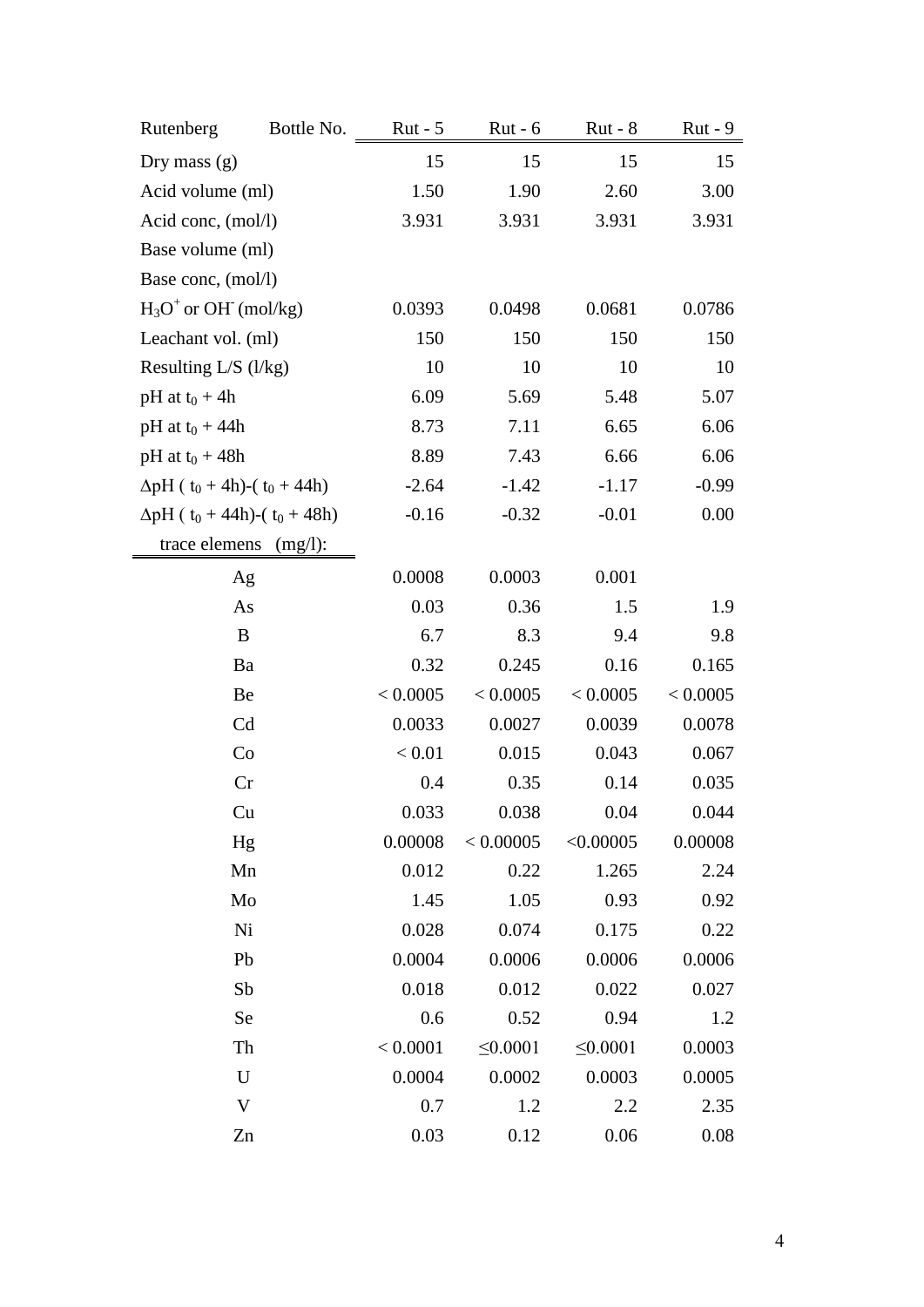| Rutenberg                                                 | Bottle No. | <b>Rut</b> - 10 | <b>Rut</b> - 11 | <b>Rut</b> - 12 | <b>Rut</b> - 13 |
|-----------------------------------------------------------|------------|-----------------|-----------------|-----------------|-----------------|
| Dry mass $(g)$                                            |            | 15              | 15              | 15              | 15              |
| Acid volume (ml)                                          |            | 3.40            | 3.80            | 4.00            | 4.40            |
| Acid conc, (mol/l)                                        |            | 3.931           | 3.931           | 3.931           | 3.931           |
| Base volume (ml)                                          |            |                 |                 |                 |                 |
| Base conc, (mol/l)                                        |            |                 |                 |                 |                 |
| $H_3O^+$ or OH (mol/kg)                                   |            | 0.0891          | 0.0996          | 0.1048          | 0.1153          |
| Leachant vol. (ml)                                        |            | 150             | 150             | 150             | 150             |
| Resulting $L/S$ ( $1/kg$ )                                |            | 10              | 10              | 10              | 10              |
| pH at $t_0 + 4h$                                          |            | 3.56            | 3.08            | 3.07            | 2.89            |
| pH at $t_0 + 44h$                                         |            | 5.61            | 5.06            | 4.30            | 3.72            |
| pH at $t_0 + 48h$                                         |            | 5.59            | 5.03            | 4.31            | 3.74            |
| $\Delta pH$ (t <sub>0</sub> + 4h)-(t <sub>0</sub> + 44h)  |            | $-2.05$         | $-1.98$         | $-1.23$         | $-0.83$         |
| $\Delta pH$ (t <sub>0</sub> + 44h)-(t <sub>0</sub> + 48h) |            | 0.02            | 0.03            | $-0.01$         | $-0.02$         |
|                                                           |            |                 |                 |                 |                 |
| trace elemens                                             | (mg/l):    |                 |                 |                 |                 |
| Ag                                                        |            | 0.0009          |                 | 0.0011          | 0.0007          |
| As                                                        |            | 2.2             | 2.05            | 1.1             | 0.8             |
| B                                                         |            | 10.1            | 10.05           | 11              | 10.9            |
| Ba                                                        |            | 0.175           | 0.7             | 0.59            | 0.69            |
| Be                                                        |            | < 0.0005        | 0.0027          | 0.0022          | 0.0074          |
| Cd                                                        |            | 0.014           | 0.034           | 0.057           | 0.059           |
| Co                                                        |            | 0.08            | 0.1             | 0.14            | 0.145           |
| Cr                                                        |            | 0.04            | 0.09            | 0.085           | 0.28            |
| Cu                                                        |            | 0.05            | 0.11            | 0.49            | 0.63            |
| Hg                                                        |            | 0.00009         | < 0.00005       | < 0.00005       | < 0.00005       |
| Mn                                                        |            | 3.1             | 4.35            | 4.6             | 6.2             |
| Mo                                                        |            | 0.825           | 0.65            | 0.27            | 0.085           |
| Ni                                                        |            | 0.28            | 0.3             | 0.435           | 0.435           |
| Pb                                                        |            | 0.0007          | 0.0041          | 0.0023          | 0.0015          |
| Sb                                                        |            | 0.027           | 0.027           | 0.03            | 0.019           |
| Se                                                        |            | 1.3             | 1.3             | 1.35            | 0.8             |
| Th                                                        |            | 0.0002          | 0.0006          | 0.001           | 0.0002          |
| U                                                         |            | 0.0006          |                 | 0.0013          | 0.0004          |
| V                                                         |            | 2.2             | 1.92            | 1.07            | 0.78            |
| Zn                                                        |            | 0.05            | 0.16            | 0.5             | $0.6\,$         |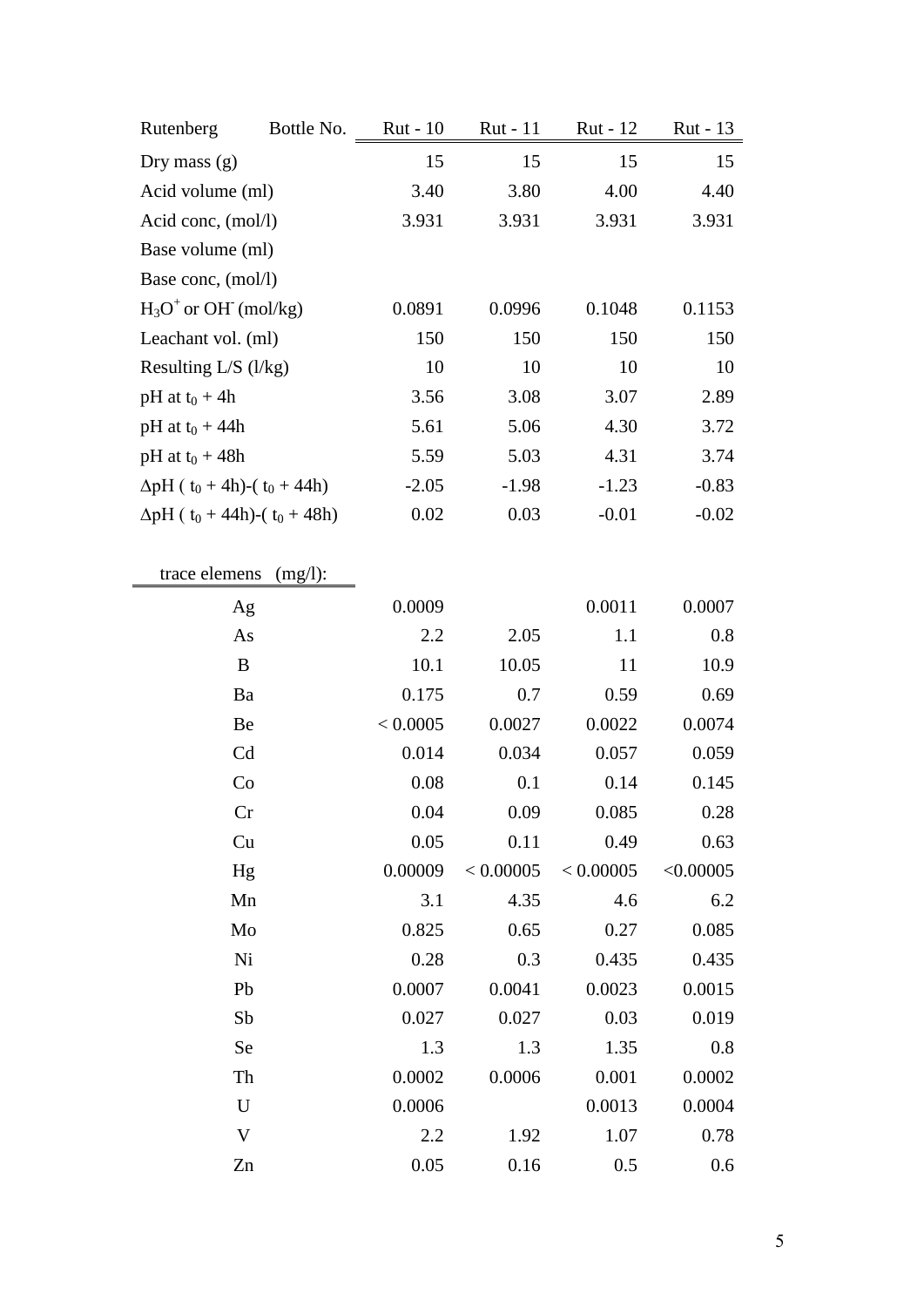

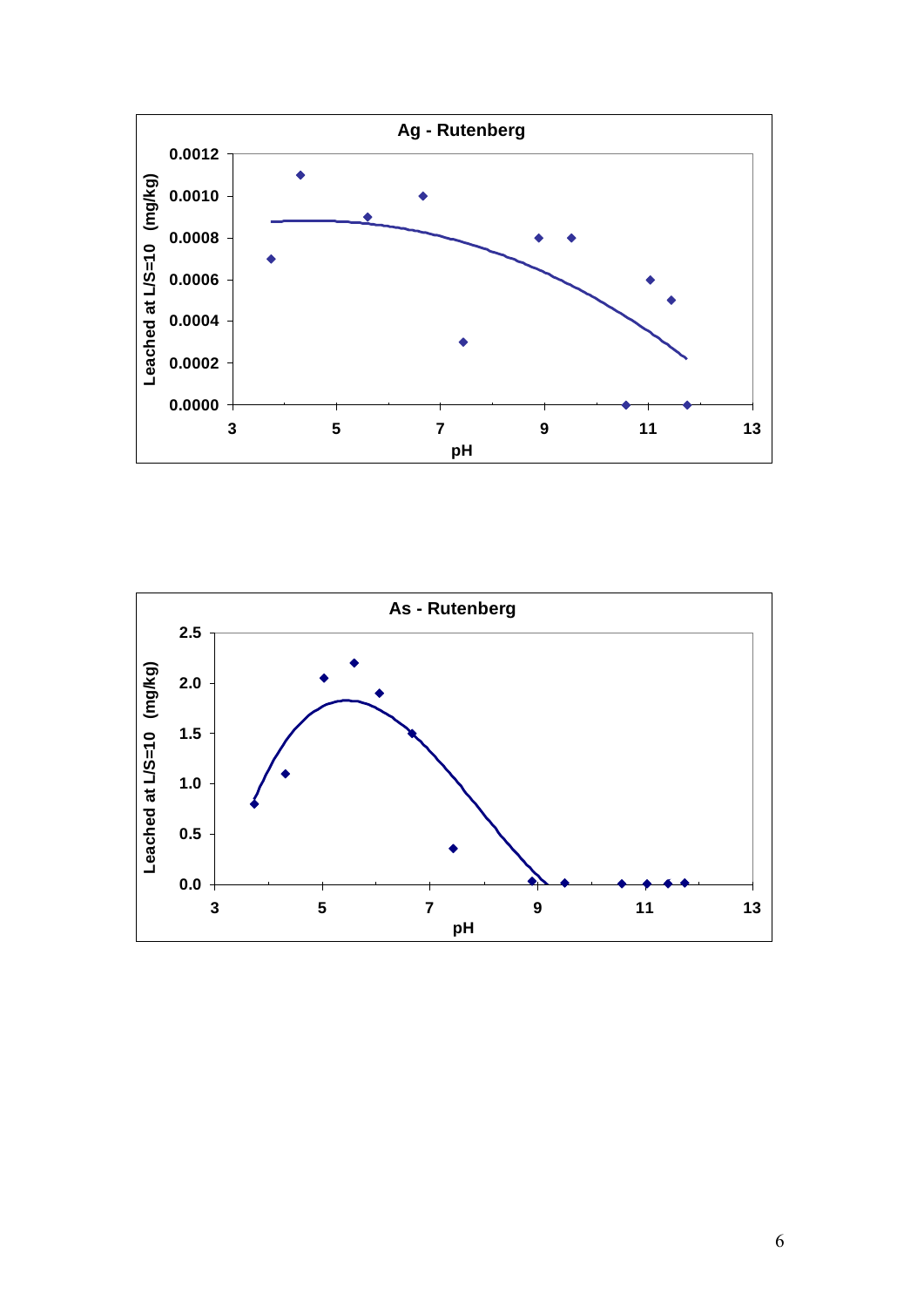



7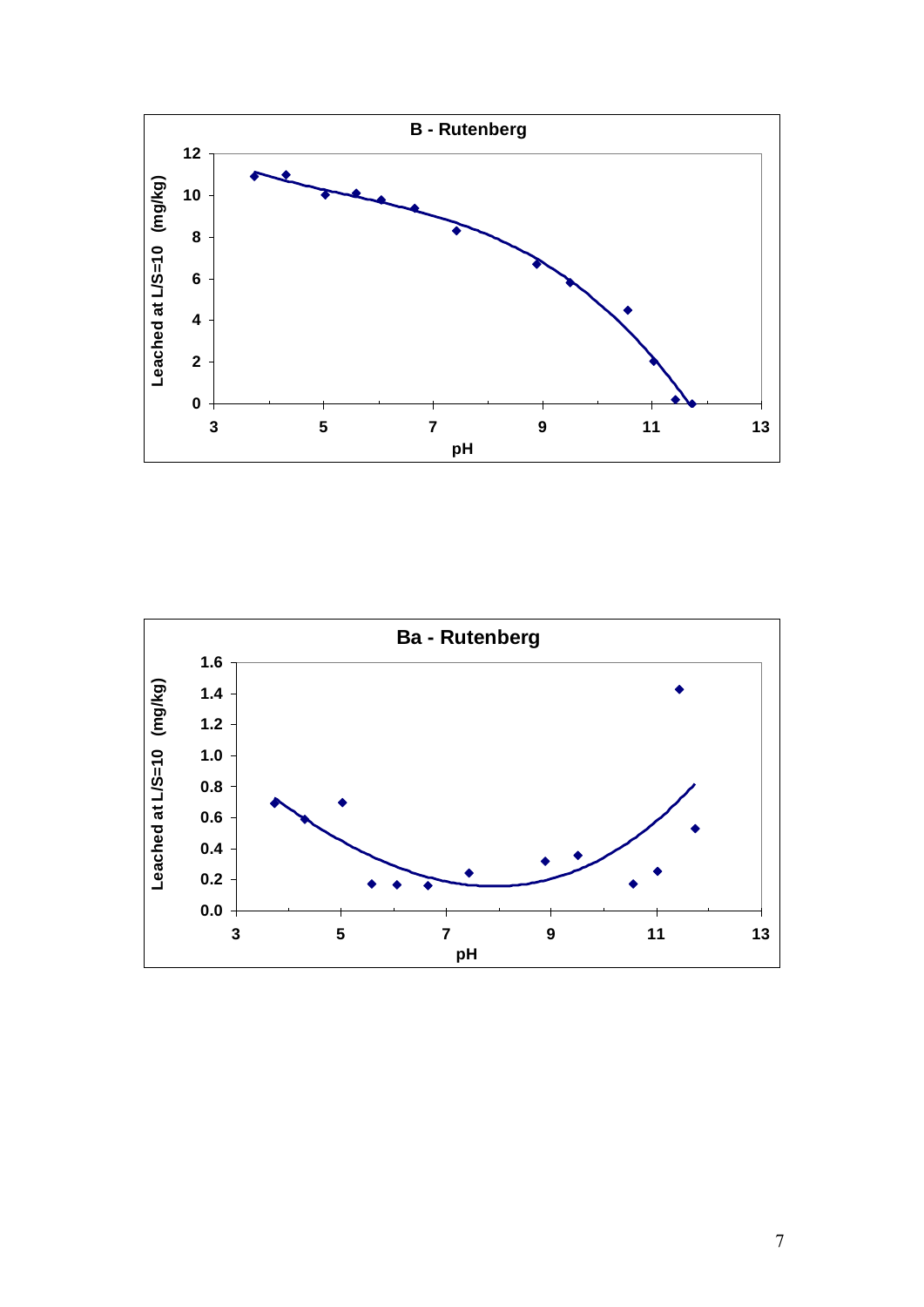

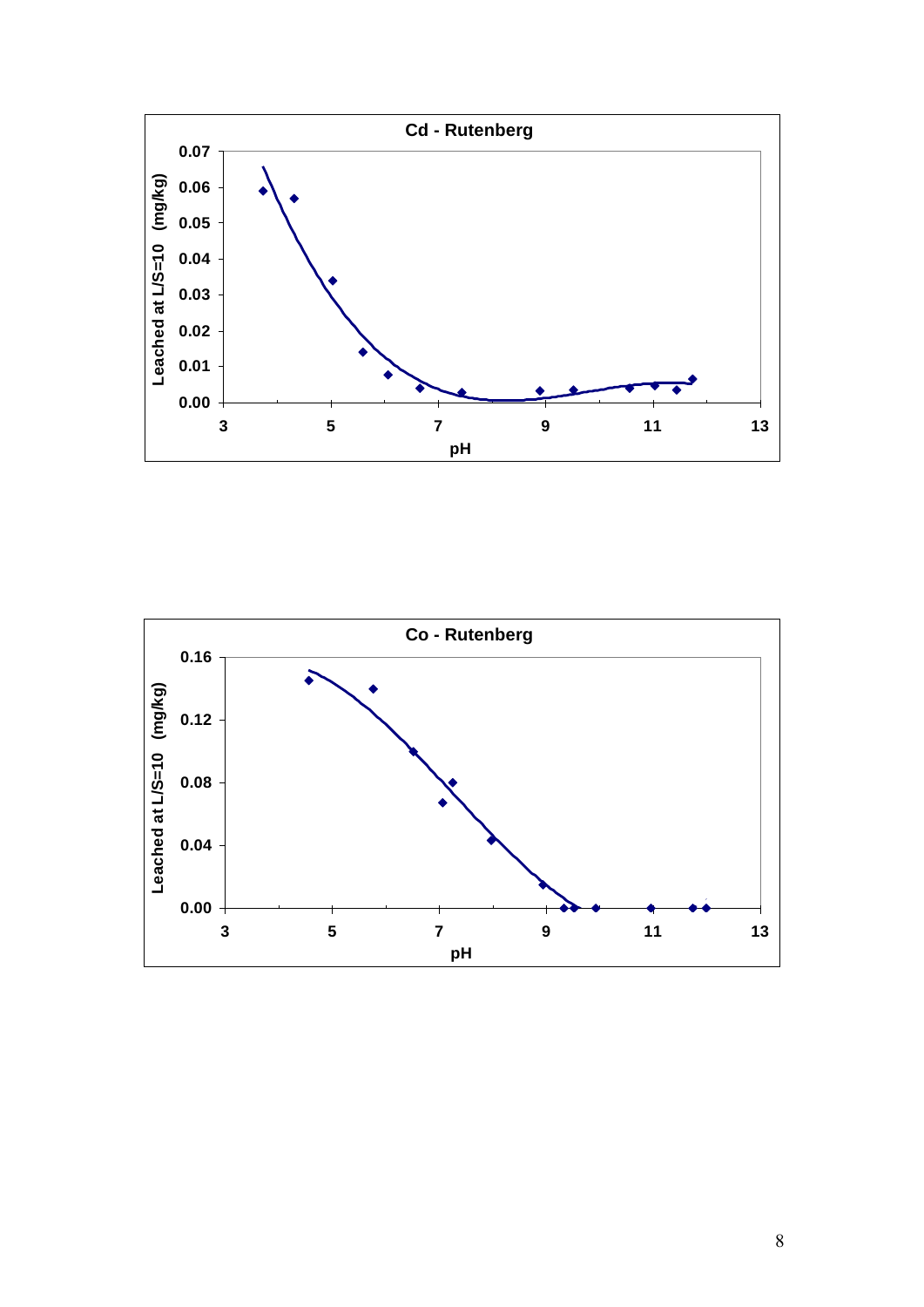

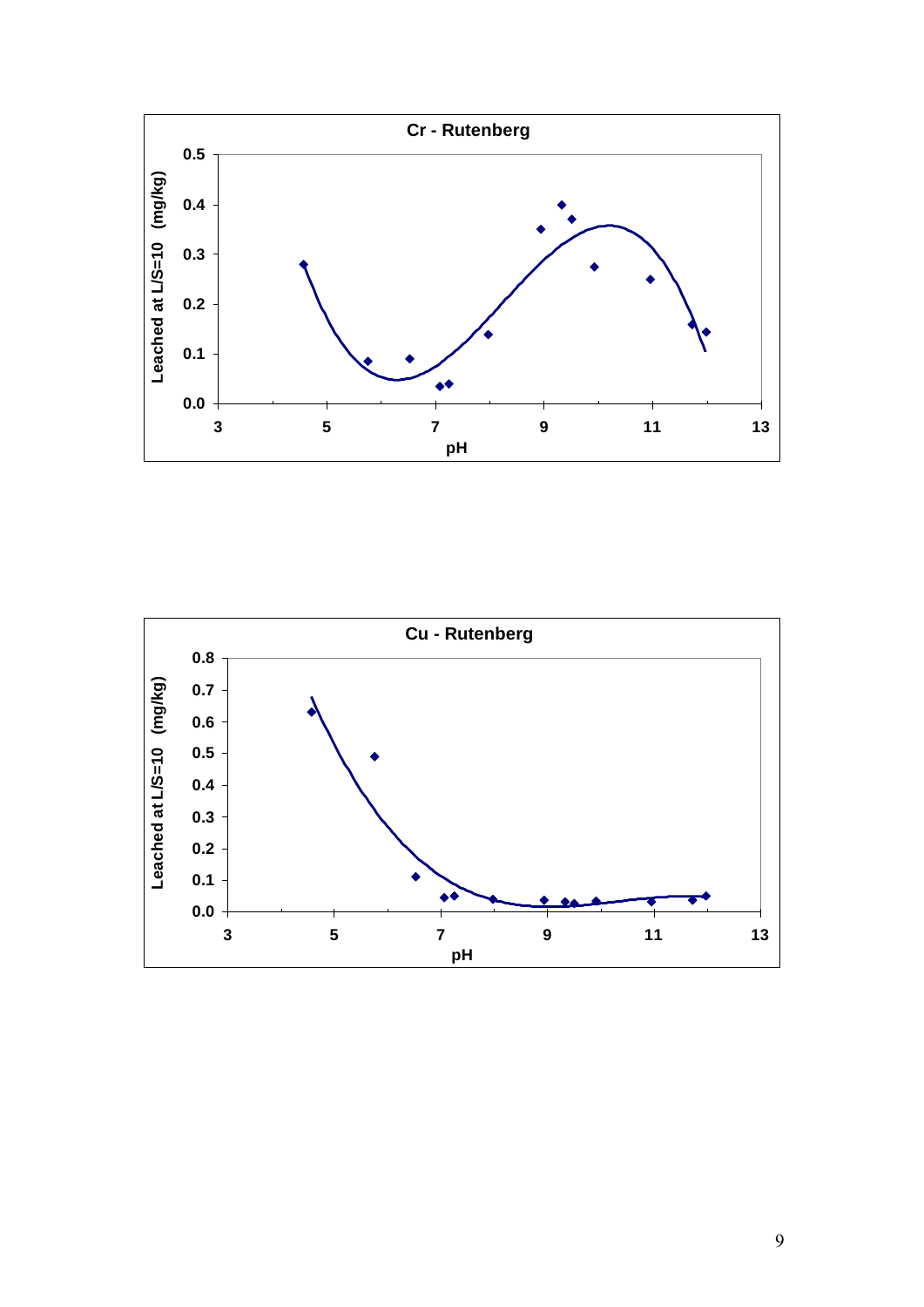

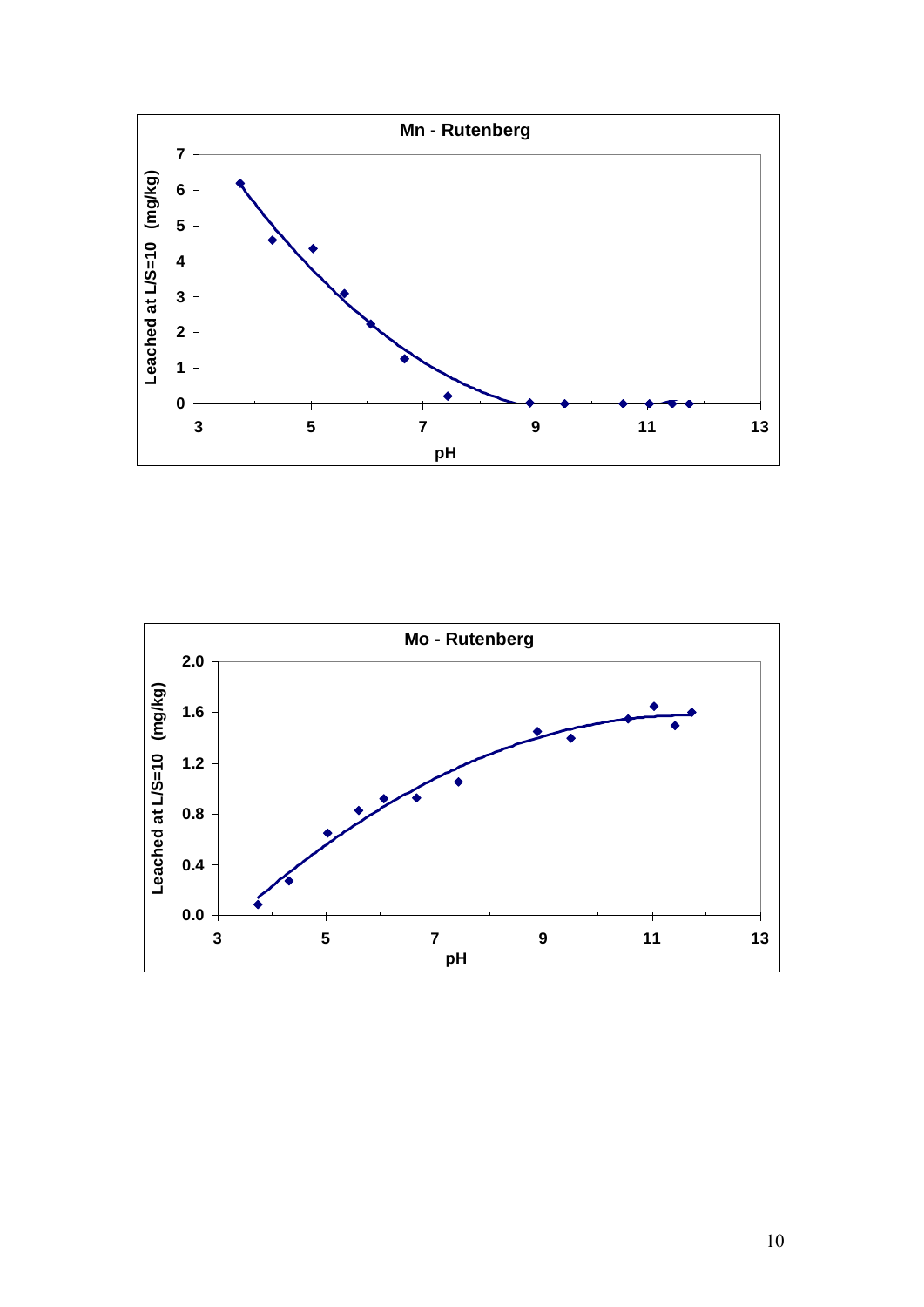

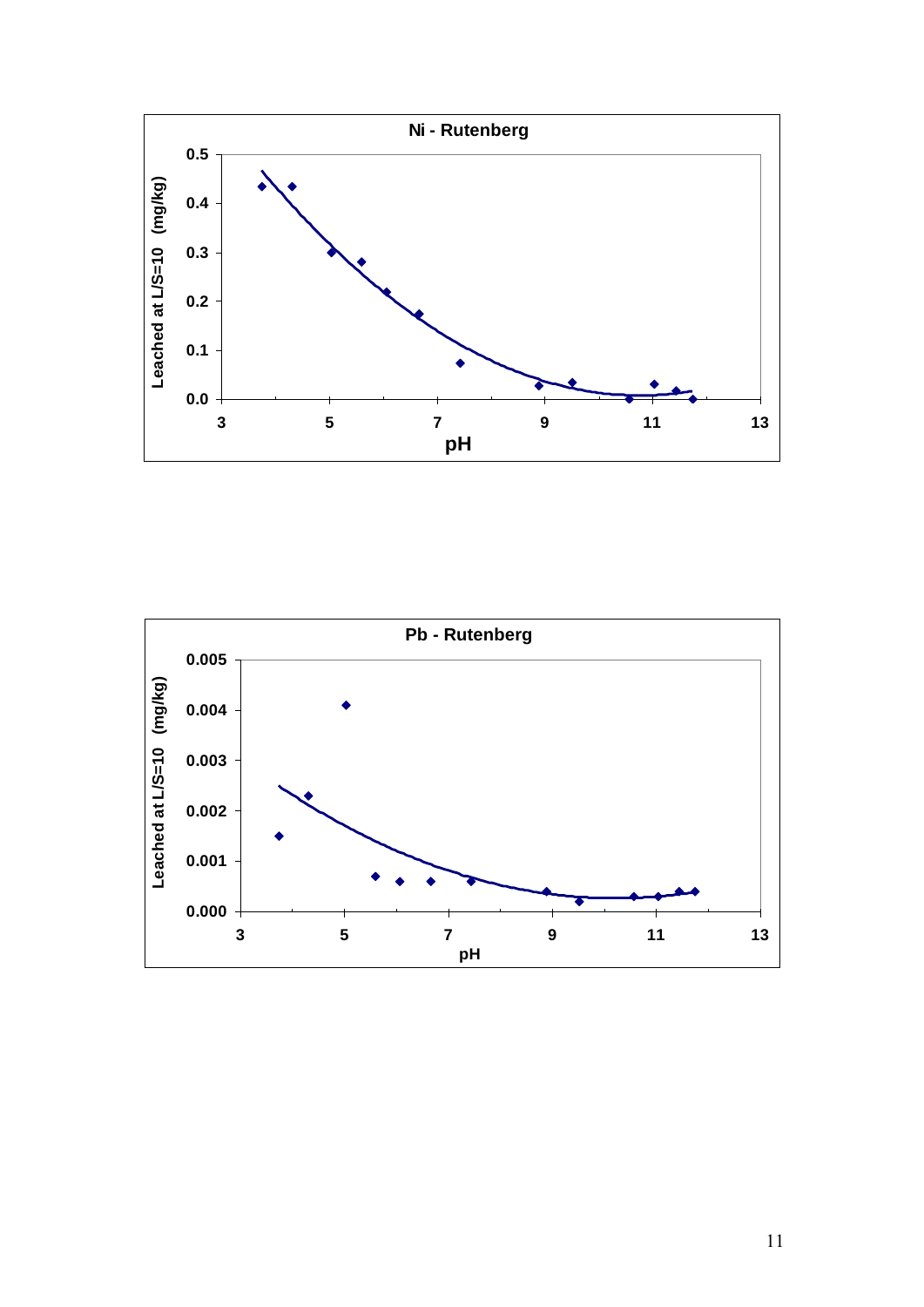

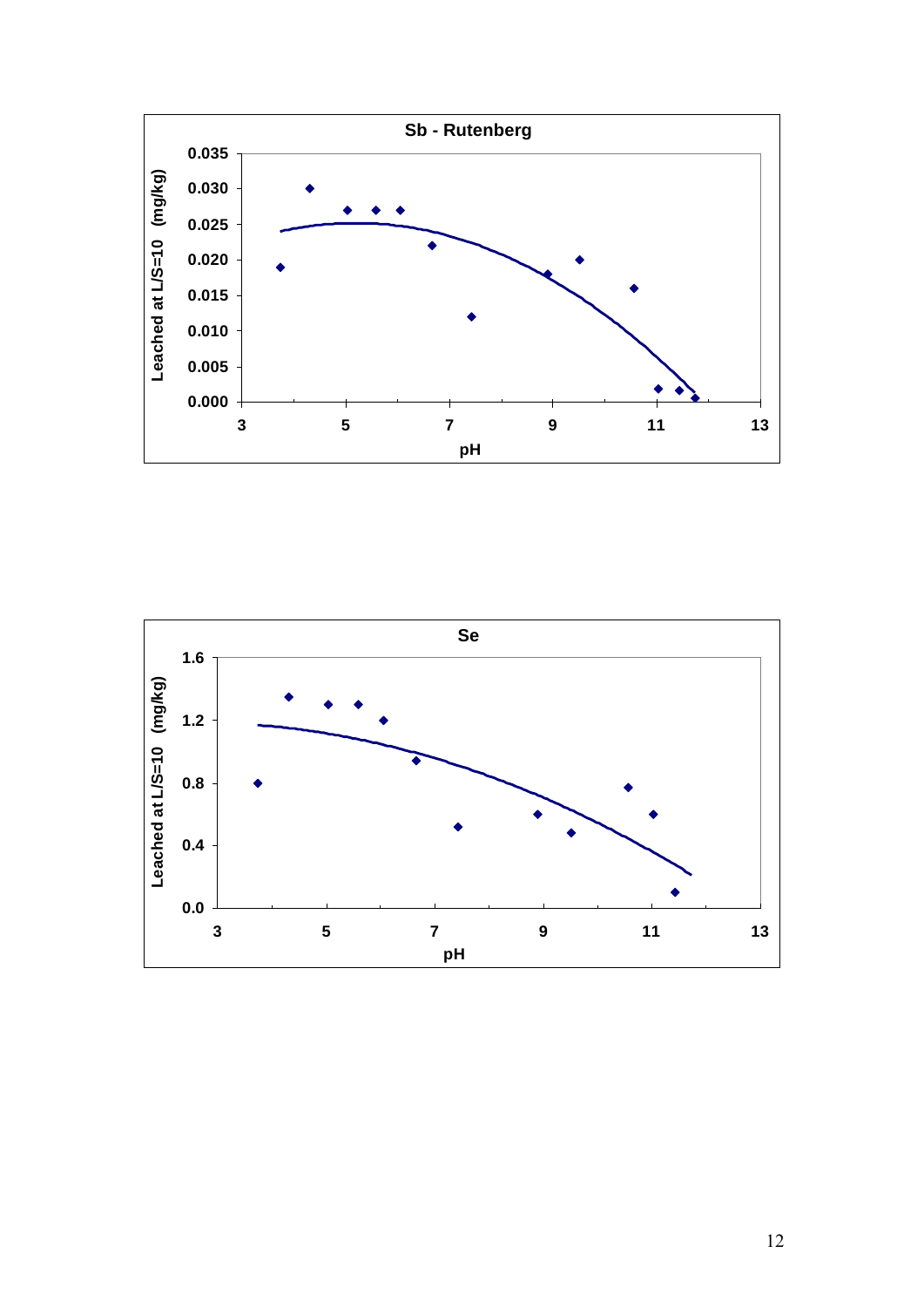

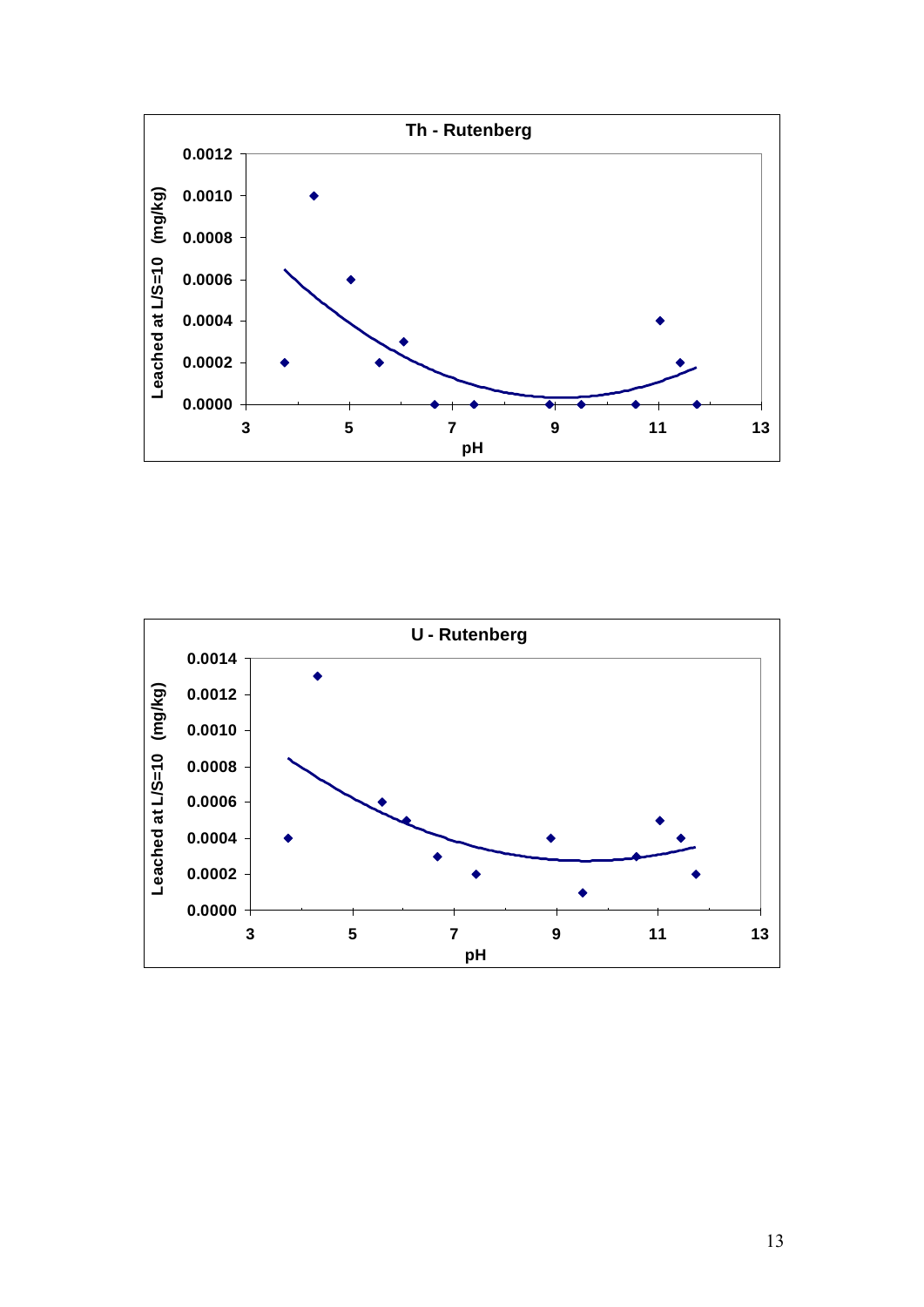

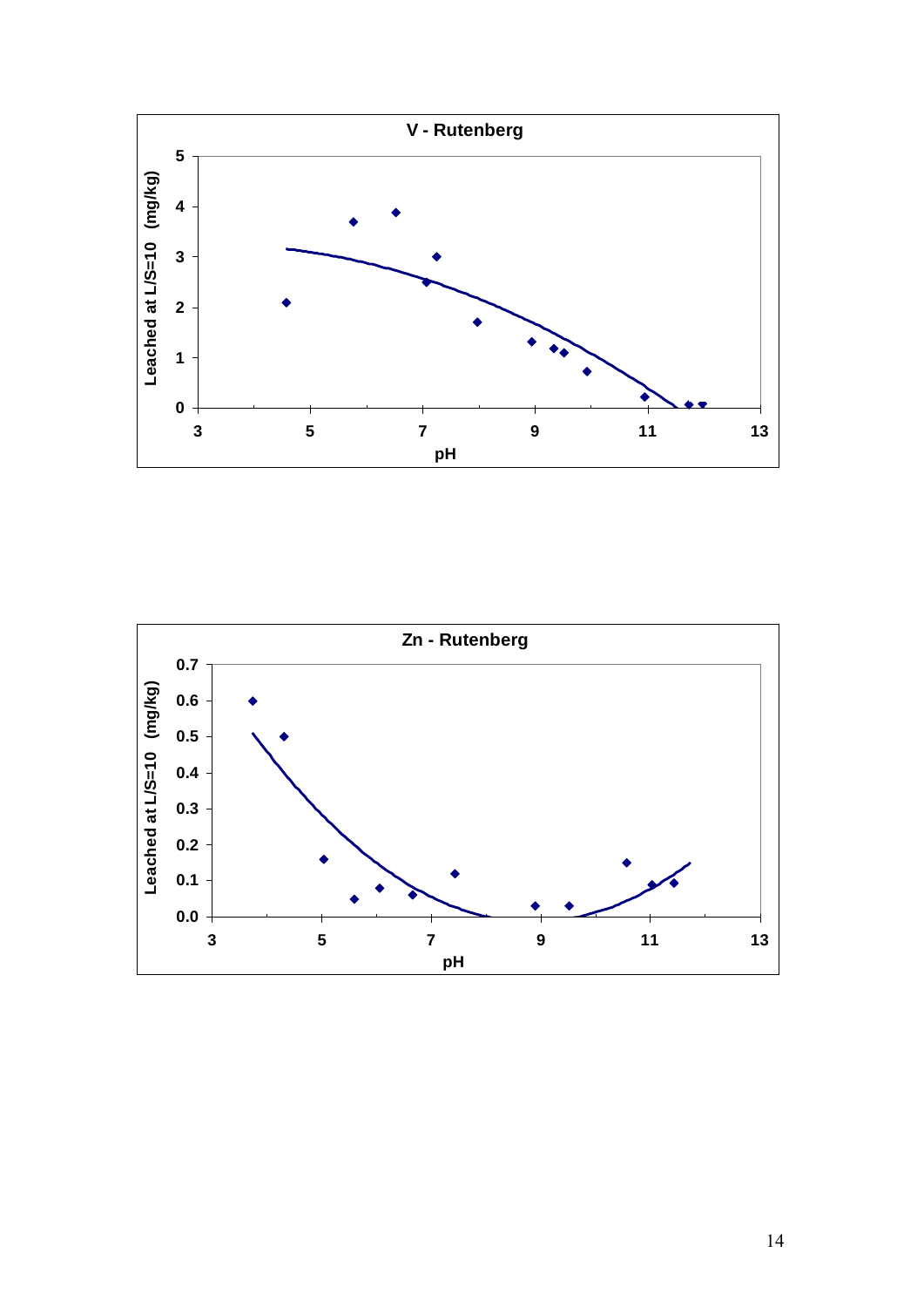| Orot Rabin                                                | Bottle No. | OR - 30     | OR - 31       | OR - 44   | $OR - 21$     | OR - 27       |
|-----------------------------------------------------------|------------|-------------|---------------|-----------|---------------|---------------|
| Dry mass $(g)$                                            |            | 15          | 15            | 15        | 15            | 15            |
| Acid volume (ml)                                          |            |             | 0.00          | 0.80      | 1.07          | 1.35          |
| Acid conc, (mol/l)                                        |            |             | 3.931         | 3.931     | 3.931         | 3.931         |
| Base volume (ml)                                          |            | 0.70        |               |           |               |               |
| Base conc, (mol/l)                                        |            | 1.000       |               |           |               |               |
| $H_3O^+$ or OH (mol/kg)                                   |            | 0.0047      | 0.0000        | 0.0210    | 0.0280        | 0.0354        |
| Leachant vol. (ml)                                        |            | 150         | 150           | 150       | 150           | 150           |
| Resulting $L/S$ ( $1/kg$ )                                |            | 10          | 10            | 10        | 10            | 10            |
| pH at $t_0 + 4h$                                          |            | 11.87       | 11.80         | 7.27      | 7.32          | 6.69          |
| pH at $t_0 + 44h$                                         |            | 12.02       | 11.89         | 10.97     | 10.04         | 9.44          |
| pH at $t_0 + 48h$                                         |            | 11.98       | 11.73         | 10.95     | 9.92          | 9.51          |
| $\Delta pH$ (t <sub>0</sub> + 4h)-(t <sub>0</sub> + 44h)  |            | $-0.15$     | $-0.09$       | $-3.70$   | $-2.72$       | $-2.75$       |
| $\Delta pH$ (t <sub>0</sub> + 44h)-(t <sub>0</sub> + 48h) |            | 0.04        | 0.16          | 0.02      | 0.12          | $-0.07$       |
|                                                           |            |             |               |           |               |               |
| trace elemens                                             | (mg/l):    |             |               |           |               |               |
| Ag                                                        |            | 0.0006      | 0.0021        | 0.0003    | 0.0021        | 0.0032        |
| As                                                        |            | 0.005       | 0.003         | 0.003     | 0.003         | 0.005         |
| B                                                         |            | $\leq 0.02$ | 0.1           | 5.2       | 6.3           | 7.5           |
| Ba                                                        |            | 0.69        | 2.13          | 0.25      | 0.395         | 0.64          |
| Be                                                        |            | 0.0007      | $\leq 0.0005$ | 0.0007    | $\leq 0.0005$ | $\leq 0.0005$ |
| Cd                                                        |            | 0.0006      | 0.0006        | 0.0009    | 0.0009        | 0.0009        |
| Co                                                        |            | $\leq 0.01$ | $\leq 0.01$   | < 0.01    | $\leq 0.01$   | < 0.01        |
| Cr                                                        |            | 0.265       | 0.235         | 0.75      | 0.96          | 1.1           |
| Cu                                                        |            | 0.027       | 0.036         | 0.026     | 0.02          | 0.02          |
| Hg                                                        |            | < 0.00005   | 0.00007       | < 0.00005 | < 0.00005     | < 0.00005     |
| Mn                                                        |            | 0.014       | 0.008         | 0.051     | 0.01          | 0.016         |
| Mo                                                        |            | 0.195       | 0.17          | 0.32      | 0.35          | 0.39          |
| Ni                                                        |            | 0.022       | 0.047         | < 0.01    | 0.06          | < 0.01        |
| Pb                                                        |            | 0.001       | 0.0036        | 0.0018    | 0.0023        | 0.0017        |
| Sb                                                        |            | 0.0008      | 0.001         | 0.008     | 0.014         | 0.012         |
| Se                                                        |            | 0.009       | 0.007         | 0.042     | 0.04          | 0.037         |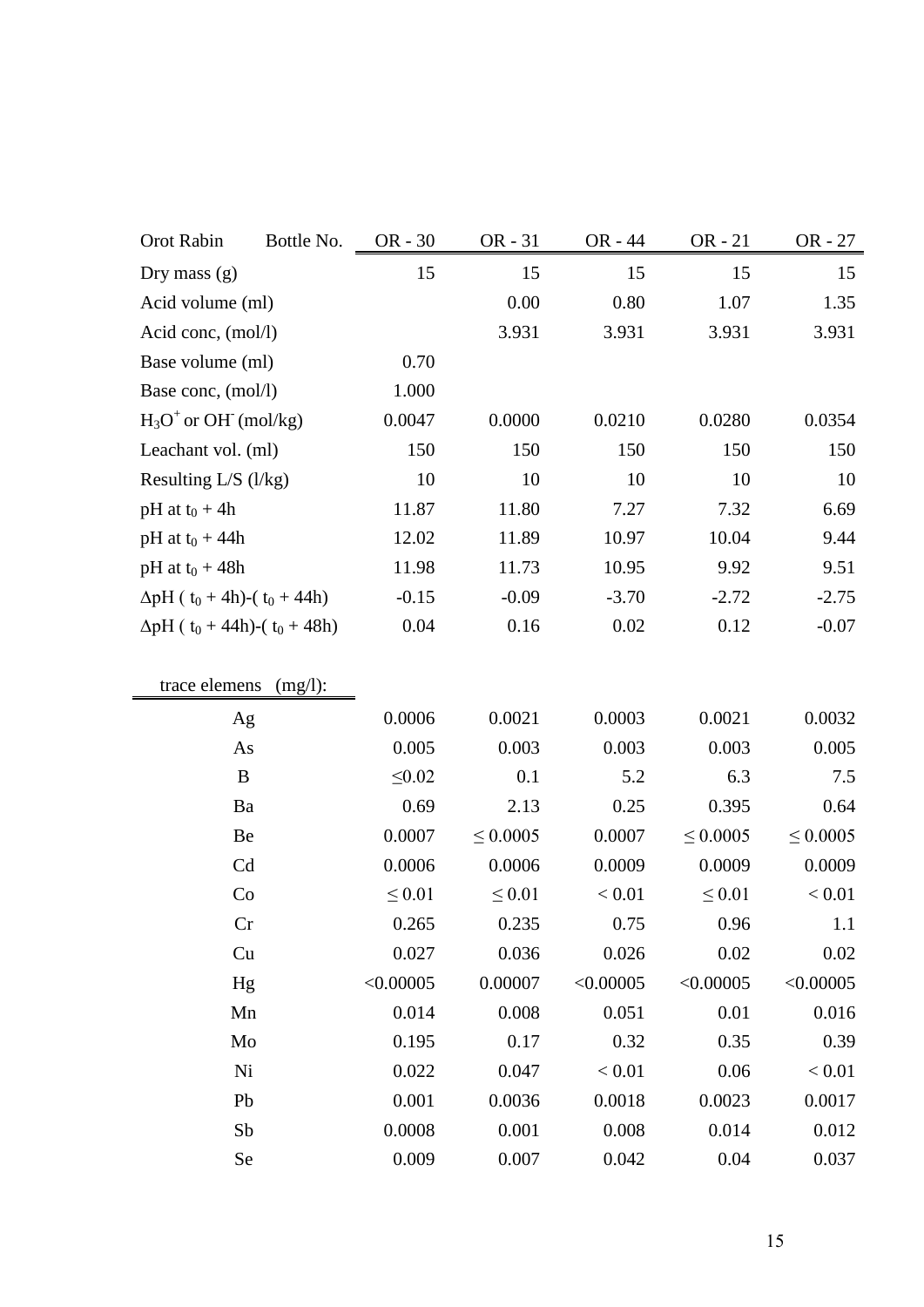| Th                                                        |            | 0.0003         | 0.0008   | 0.0013         | 0.0005    | 0.0005        |
|-----------------------------------------------------------|------------|----------------|----------|----------------|-----------|---------------|
| U                                                         |            | 0.0028         | 0.0008   | 0.0014         | 0.0009    | 0.0023        |
| V                                                         |            | 0.09           | 0.06     | 0.22           | 0.72      | 1.1           |
| Zn                                                        |            | 0.1            | 0.22     | 0.13           | 0.1       | 0.06          |
| Orot Rabin                                                | Bottle No. | OR - 28        | OR - 34  | OR - 38        | OR - 42   | OR - 45       |
| Dry mass $(g)$                                            |            | 15             | 15       | 15             | 15        | 15            |
| Acid volume (ml)                                          |            | 1.40           | 1.60     | 1.80           | 2.00      | 2.20          |
| Acid conc, (mol/l)                                        |            | 3.931          | 3.931    | 3.931          | 3.931     | 3.931         |
| Base volume (ml)                                          |            |                |          |                |           |               |
| Base conc, (mol/l)                                        |            |                |          |                |           |               |
| $H_3O^+$ or OH (mol/kg)                                   |            | 0.0367         | 0.0419   | 0.0472         | 0.0524    | 0.0577        |
| Leachant vol. (ml)                                        |            | 150            | 150      | 150            | 150       | 150           |
| Resulting L/S (l/kg)                                      |            | 10             | 10       | 10             | 10        | 10            |
| $pH$ at $t_0 + 4h$                                        |            | 6.58           | 6.25     | 6.17           | 6.08      | 5.46          |
| pH at $t_0 + 44h$                                         |            | 9.15           | 8.97     | 7.93           | 7.08      | 7.22          |
| pH at $t_0 + 48h$                                         |            | 9.33           | 8.94     | 7.97           | 7.07      | 7.25          |
| $\Delta pH$ (t <sub>0</sub> + 4h)-(t <sub>0</sub> + 44h)  |            | $-2.57$        | $-2.72$  | $-1.76$        | $-1.00$   | $-1.76$       |
| $\Delta pH$ (t <sub>0</sub> + 44h)-(t <sub>0</sub> + 48h) |            | $-0.18$        | 0.03     | $-0.04$        | 0.01      | $-0.03$       |
|                                                           |            |                |          |                |           |               |
| trace elemens                                             | (mg/l):    |                |          |                |           |               |
| Ag                                                        |            | 0.0024         | 0.0018   | 0.0023         | 0.0011    | 0.001         |
| As                                                        |            | 0.009          | 0.008    | 0.064          | 0.195     | 0.26          |
| B                                                         |            | 7.6            | 7.7      | 8.5            | 8.8       | 9             |
| Ba                                                        |            | 0.47           | 0.53     | 0.555          | 0.305     | 0.3           |
| Be                                                        |            | $\leq 0.0005$  | < 0.0005 | 0.0032         | < 0.0005  | $\leq 0.0005$ |
| Cd                                                        |            | 0.0011         | 0.0026   | 0.0012         | 0.001     | 0.001         |
| Co                                                        |            | $\leq 0.01$    | < 0.01   | 0.04           | 0.04      | 0.05          |
| Cr                                                        |            | 1.1            | 1.13     | 1.1            | 1.03      | 0.775         |
| Cu                                                        |            | 0.025          | 0.02     | 0.047          | 0.025     | 0.032         |
| Hg                                                        |            | $\leq 0.00005$ | 0.00006  | $<\!\!0.00005$ | < 0.00005 | 0.00005       |
| Mn                                                        |            | 0.016          | 0.013    | 0.235          | 0.4       | 0.465         |
| Mo                                                        |            | 0.365          | 0.355    | 0.345          | 0.3       | 0.3           |
| Ni                                                        |            | 0.034          | 0.03     | 0.13           | 0.21      | 0.22          |
| Pb                                                        |            | 0.0027         | 0.0009   |                | 0.0018    | 0.0027        |
| Sb                                                        |            | 0.013          | 0.01     | 0.004          | 0.007     | 0.008         |
| <b>Se</b>                                                 |            | 0.037          | 0.032    | 0.03           | 0.042     | 0.05          |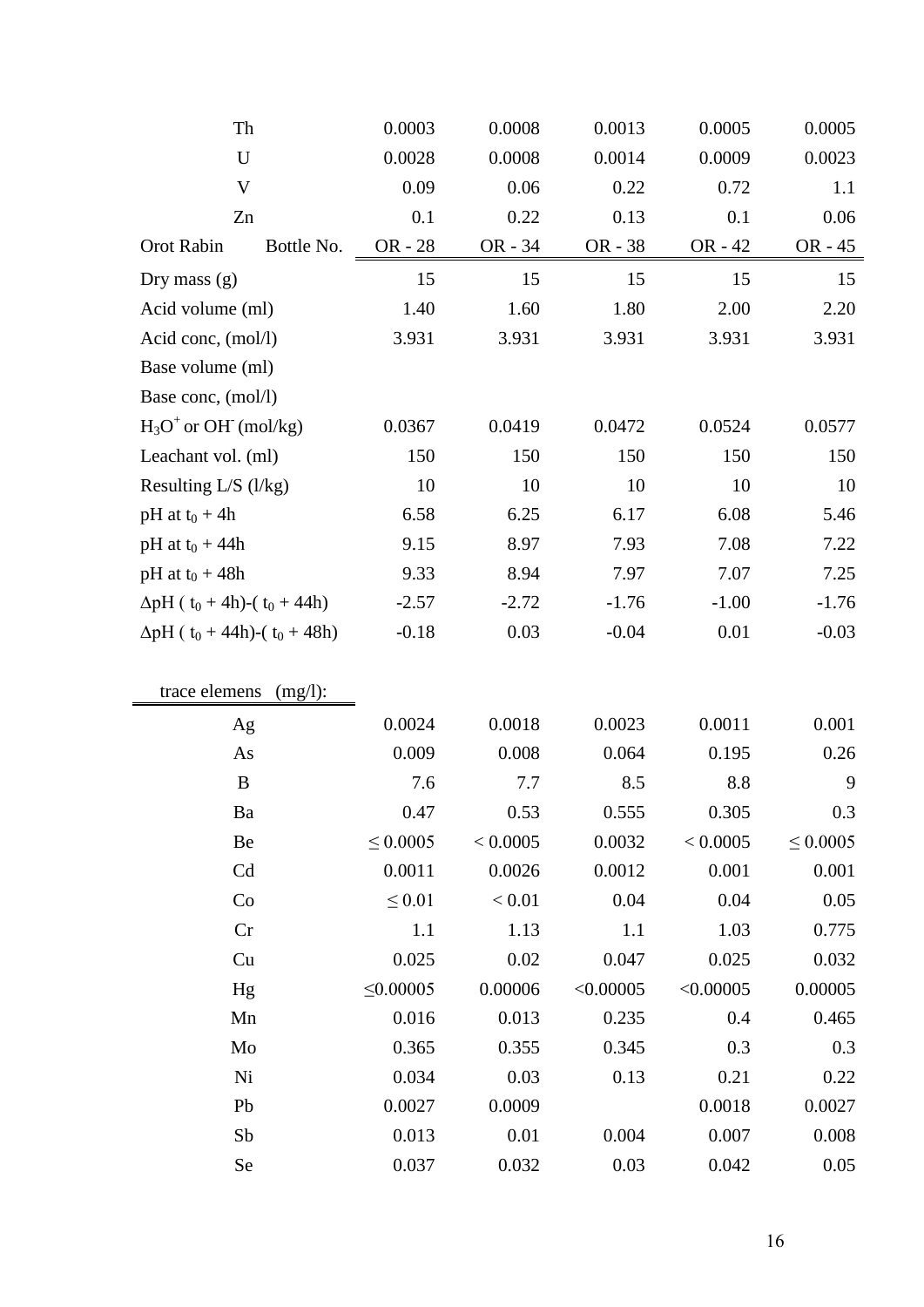| Th                                                        | 0.0007        | 0.0001   |           | 0.0004    | 0.0013   |
|-----------------------------------------------------------|---------------|----------|-----------|-----------|----------|
| U                                                         | 0.0048        | 0.0073   | 0.0081    | 0.0005    | 0.0013   |
| $\mathbf V$                                               | 1.18          | 1.32     | 1.7       | 2.5       | 3        |
| Zn                                                        | 0.2           | 0.045    | 0.09      | 0.055     | 0.22     |
| Orot Rabin<br>Bottle No.                                  | OR - 47       | OR - 52  | OR - 53   | OR - 54   | OR - 55  |
| Dry mass $(g)$                                            | 15            | 15       | 15        | 15        | 15       |
| Acid volume (ml)                                          | 2.50          | 3.00     | 3.30      | 3.60      | 3.90     |
| Acid conc, (mol/l)                                        | 3.931         | 3.931    | 3.931     | 3.931     | 3.931    |
| Base volume (ml)                                          |               |          |           |           |          |
| Base conc, (mol/l)                                        |               |          |           |           |          |
| $H_3O^+$ or OH <sup><math>\pmod{kg}</math></sup>          | 0.0655        | 0.0786   | 0.0865    | 0.0943    | 0.1022   |
| Leachant vol. (ml)                                        | 150           | 150      | 150       | 150       | 150      |
| Resulting L/S (l/kg)                                      | 10            | 10       | 10        | 10        | 10       |
| pH at $t_0 + 4h$                                          | 4.81          | 3.11     | 2.84      | 2.74      | 2.56     |
| pH at $t_0 + 44h$                                         | 6.55          | 5.70     | 4.51      | 3.43      | 3.21     |
| pH at $t_0 + 48h$                                         | 6.52          | 5.76     | 4.57      | 3.46      | 3.21     |
| $\Delta$ pH (t <sub>0</sub> + 4h)-(t <sub>0</sub> + 44h)  | $-1.74$       | $-2.59$  | $-1.67$   | $-0.69$   | $-0.65$  |
| $\Delta pH$ (t <sub>0</sub> + 44h)-(t <sub>0</sub> + 48h) | 0.03          | $-0.06$  | $-0.06$   | $-0.03$   | 0.00     |
|                                                           |               |          |           |           |          |
| trace elemens<br>(mg/l):                                  |               |          |           |           |          |
| Ag                                                        | 0.0005        | 0.0009   | 0.0004    | 0.0005    | 0.0008   |
| As                                                        | 0.495         | 0.5      | 0.415     | 0.3       | 0.325    |
| B                                                         | 9.3           | 9.4      | 9.25      | 9.8       | 10       |
| Ba                                                        | 0.215         | 0.2      | 0.415     | 0.815     | 1.085    |
| Be                                                        | $\leq 0.0005$ | < 0.0005 | 0.0013    | 0.027     | 0.054    |
| Cd                                                        | 0.0015        | 0.0036   | 0.012     | 0.013     | 0.014    |
| Co                                                        | 0.1           | 0.165    | 0.22      | 0.25      | 0.28     |
| Cr                                                        | 0.735         | 0.46     | 0.165     | 0.72      | 1.2      |
| Cu                                                        | 0.033         | 0.04     | 0.092     | 0.31      | 0.37     |
| Hg                                                        | 0.00007       | 0.00015  | < 0.00005 | < 0.00005 | ≤0.00005 |
| Mn                                                        | 1.16          | 2.38     | 3.46      | 3.96      | 4.56     |
| Mo                                                        | 0.265         | 0.23     | 0.11      | 0.03      | 0.05     |
| Ni                                                        | 0.3           | 0.41     | 0.515     | 0.53      | 0.6      |
| Pb                                                        | 0.0021        | 0.0018   | 0.0006    | 0.0044    | 0.0066   |
| Sb                                                        | 0.011         | 0.01     | 0.01      | 0.007     | 0.01     |
| <b>Se</b>                                                 | 0.056         | 0.054    | 0.054     | 0.052     | 0.052    |